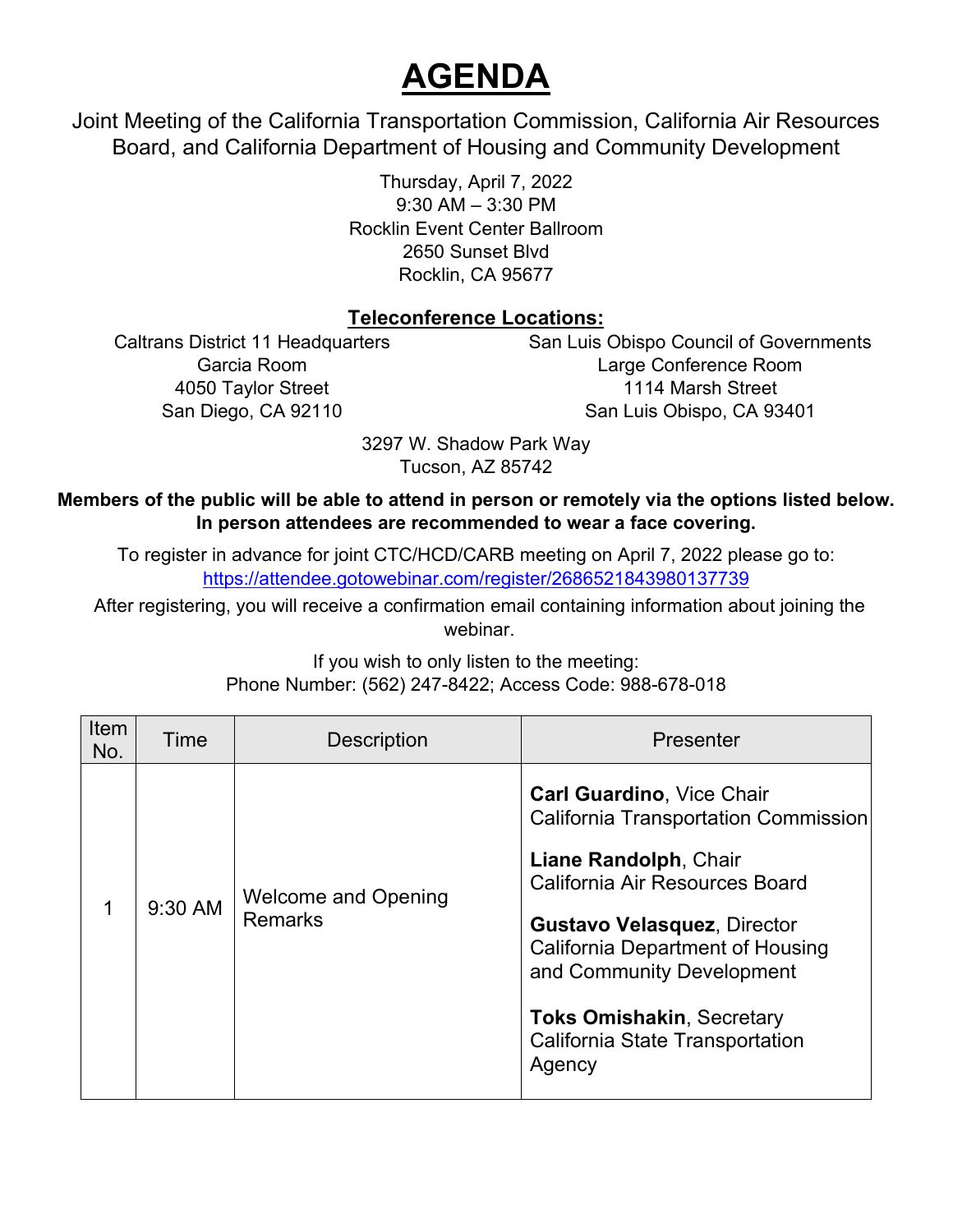| 2 | 10:00 AM   | <b>State Perspectives on</b><br><b>Housing and Transportation</b><br>• California Transportation<br>Assessment<br>• Draft 2022 Progress Report<br>on Sustainable<br>Communities<br>Implementation                                                                                                                                                                                                                                                 | <b>Egon Terplan, Senior Advisor for</b><br><b>Economic Development and</b><br>Transportation<br><b>Strategic Growth Council</b><br><b>Caitlin Greenway, Air Pollution</b><br><b>Specialist</b><br>California Air Resources Board                                                                                                                                                                                                                                                                                                                                                          |
|---|------------|---------------------------------------------------------------------------------------------------------------------------------------------------------------------------------------------------------------------------------------------------------------------------------------------------------------------------------------------------------------------------------------------------------------------------------------------------|-------------------------------------------------------------------------------------------------------------------------------------------------------------------------------------------------------------------------------------------------------------------------------------------------------------------------------------------------------------------------------------------------------------------------------------------------------------------------------------------------------------------------------------------------------------------------------------------|
| 3 | $11:15$ AM | <b>State Funding for</b><br><b>Coordinated Housing and</b><br>Transportation<br>• Regional Early Action<br>Planning Grants (REAP 2.0)                                                                                                                                                                                                                                                                                                             | <b>Marisa Prasse, Housing Policy</b><br>Manager<br><b>California Department of Housing</b><br>and Community Development                                                                                                                                                                                                                                                                                                                                                                                                                                                                   |
|   | 12:00 PM   | Lunch                                                                                                                                                                                                                                                                                                                                                                                                                                             |                                                                                                                                                                                                                                                                                                                                                                                                                                                                                                                                                                                           |
| 4 | 1:00 PM    | <b>Panel Discussion: Practitioner</b><br><b>Perspectives on Regional</b><br><b>Transformation and</b><br>Partnership<br>• What is important to<br>consider in the finalization<br>of the reports above?<br>• How can we learn from the<br>reports to move toward<br>more sustainable<br>transportation and land use<br>outcomes?<br>• How can we leverage<br>funding opportunities like<br>REAP 2.0 Grants to<br>advance innovative<br>solutions? | <b>Elizabeth Deakin, Professor</b><br>Emerita (moderator)<br>University of California, Berkeley<br><b>James Corless, Executive Director</b><br>Sacramento Area Council of<br>Governments<br><b>Sarah Jepson, Planning Director</b><br>Southern California Association of<br>Governments<br><b>Tony Boren, Executive Director</b><br><b>Fresno Council of Governments</b><br><b>Jim Schaad, City Manager</b><br><b>City of Marysville</b><br>Kalieh Honish, Executive Officer,<br>Long Range Transportation Planning<br>Los Angeles County Metropolitan<br><b>Transportation Authority</b> |